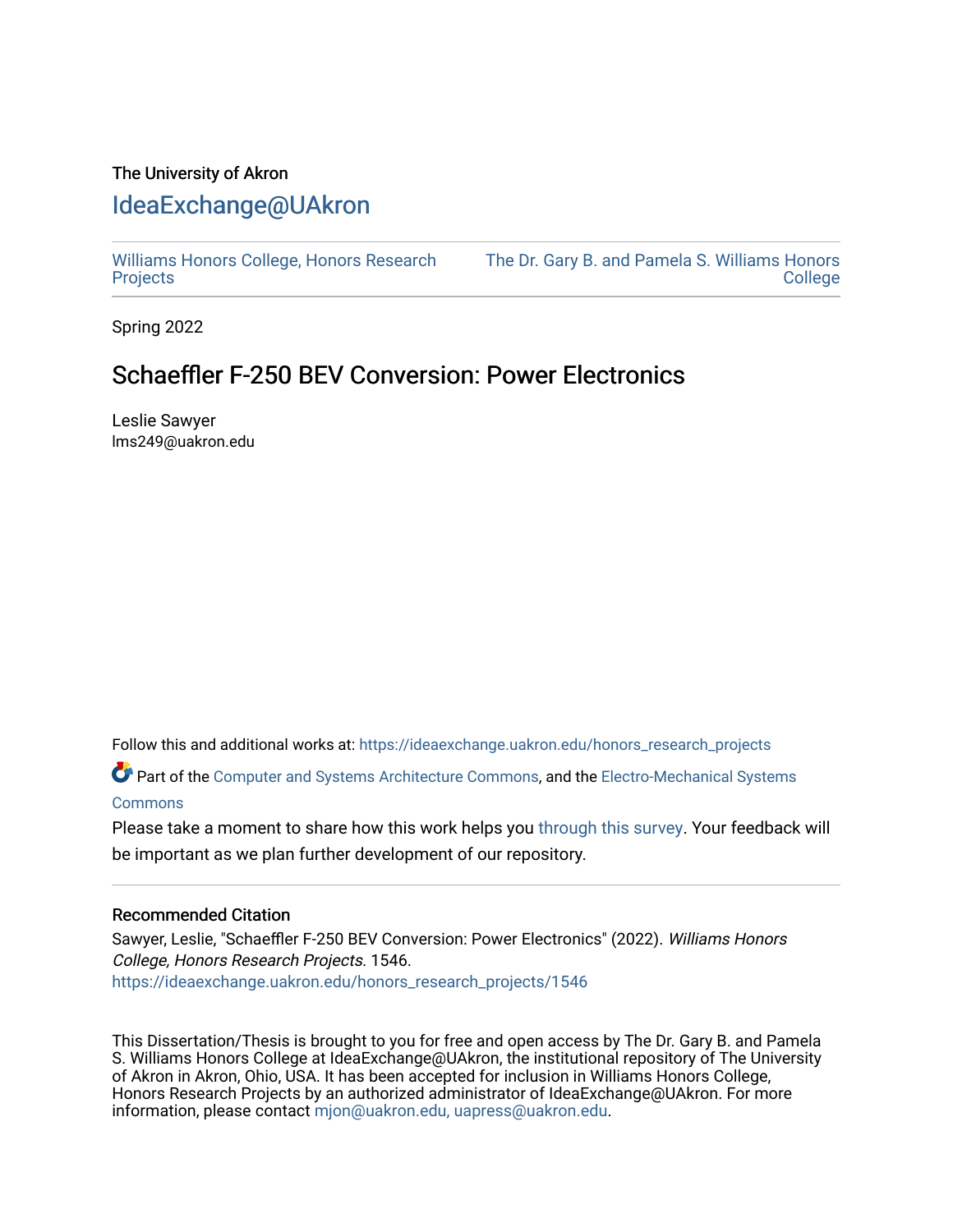

## SCHAEFFLER DEMO TRUCK: POWER ELECTRONICS

CAPSTONE PROJECT FINAL REPORT

SENIOR DESIGN

4600:471

HONORS PROJECT

4600:497

Leslie Sawyer, Emad Qureshi

Dept. of Mechanical Engineering

College of Engineering

University of Akron

May 2022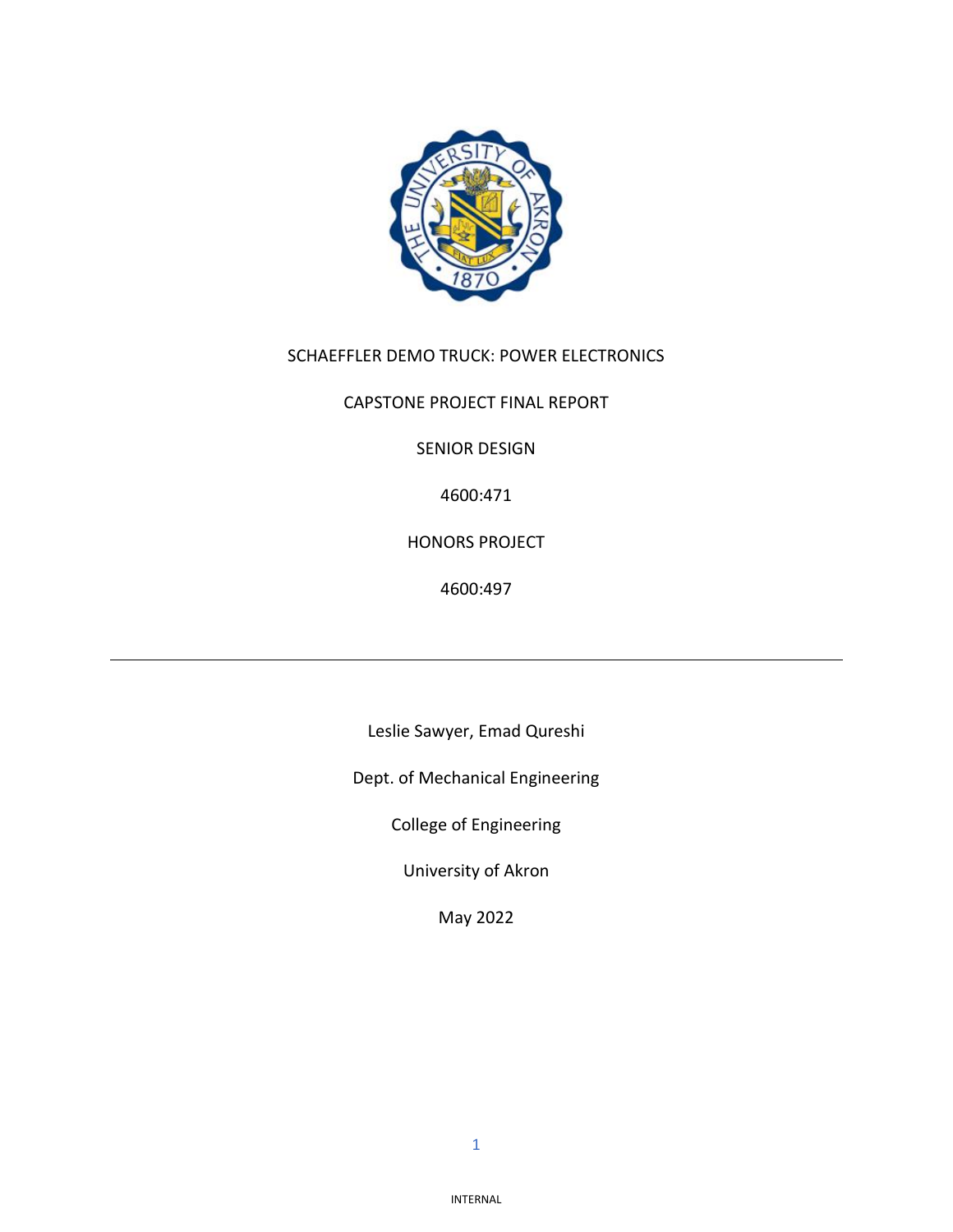### **Honors Research Project**

Submitted to

*The Williams Honors College The University of Akron*

Approved:

Alfl

Date: 4/27/2022 Honors Project Sponsor (signed)

Honors Project Sponsor (printed) Dr. Dan Deckler

Date:

Reader (signed) 4/27/2022

Reader (printed) Andrew Derhammer

Barade, Girish

Digitally signed by Barade, Girish<br>DN: cn=Barade, Girish, c=DE, o=Schaeffler Group Date: 2022.04.27 16:25:02 -<br>04'00'

Date: 4/27/2022 Reader (signed)

Girish Barade

Reader (printed)

Accepted:

**av** V Date:

Honors Department Advisor (signed) 4/30/2022

Honors Department Advisor (printed) Dr. Scott Sawyer

Date: 4/25/2022 Department Chair (signed)

Department Chair (printed) [Dr. Sergio Felicelli](https://www.uakron.edu/engineering/me/people/profile.dot?u=sfelicelli)